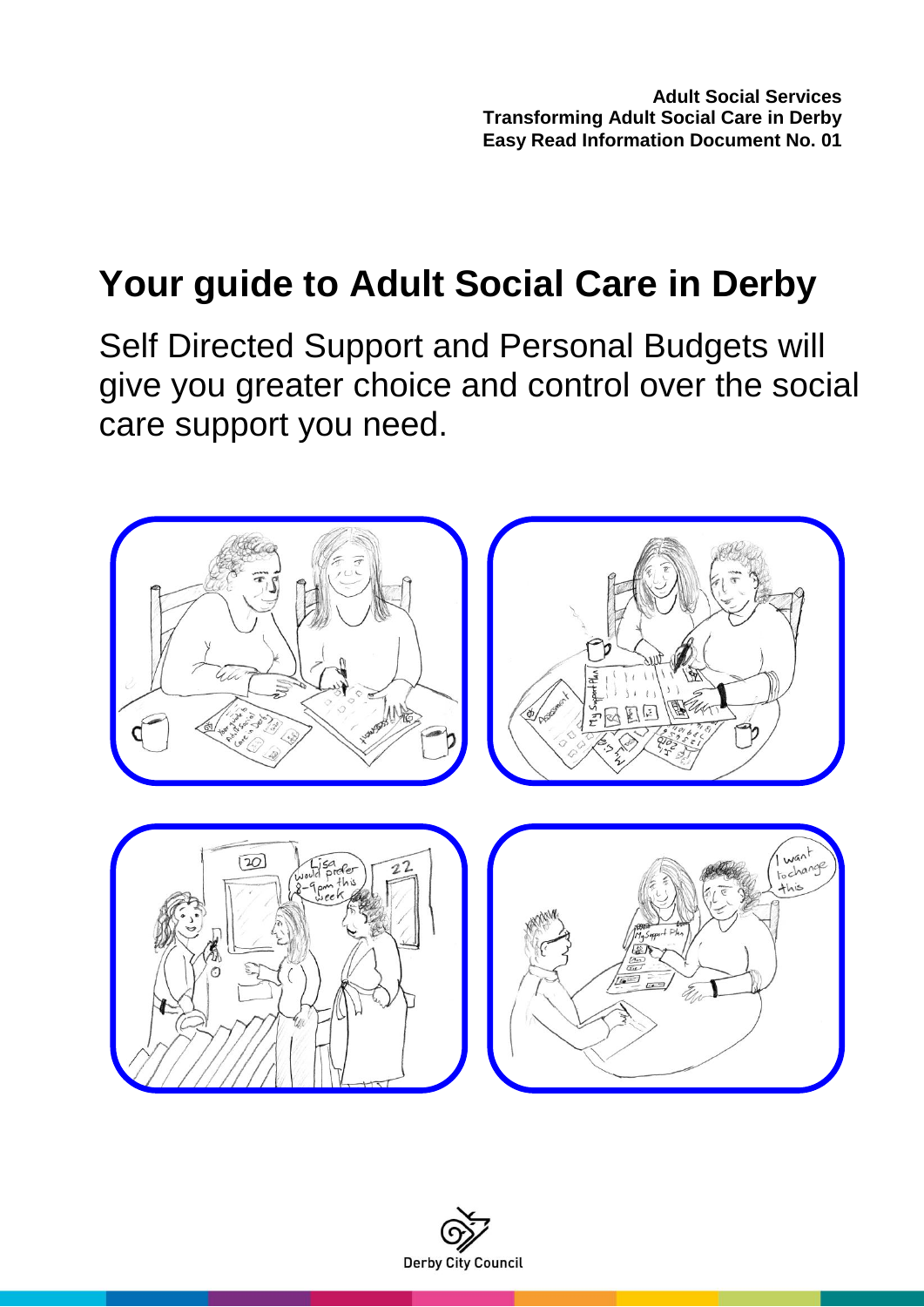









## **What is a Personal Budget?**

A Personal Budget is money you can use to buy

- support to help you be as independent as you can be
- things you need to look after yourself or your home
- other things you need to live the life you want. This could be things to help you go to college, get a job or get out and about.

## **Who can get a personal budget?**

If you need support with things like

- looking after yourself and your home
- getting out and about

you might be able to get a personal budget.

You have to be older than 18

We will do an assessment to see if you can get a personal budget.

An assessment is when someone from the council comes and talks to you about what support you need. They might get information from other people like your doctor too.

An assessment helps us see how much support you need.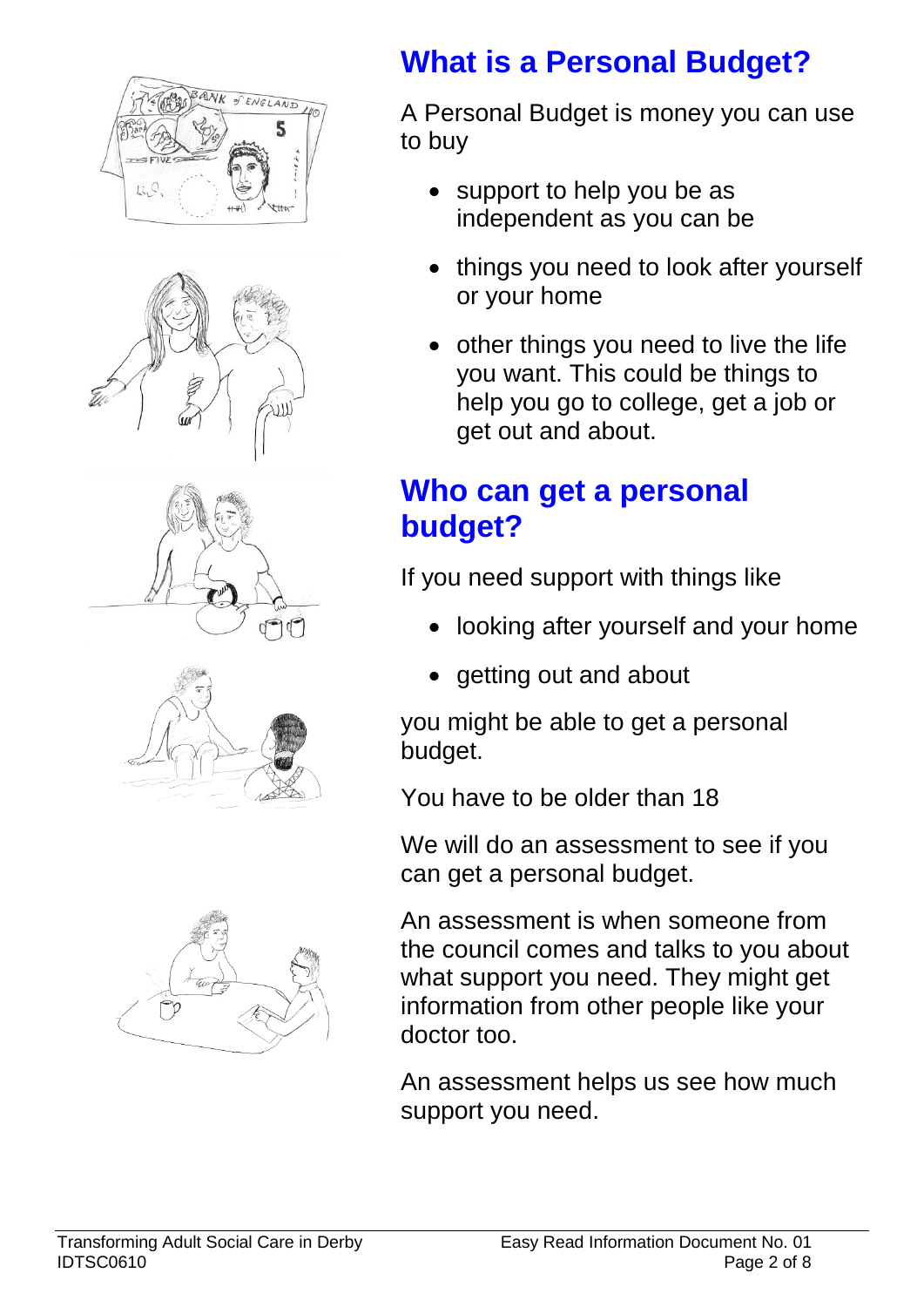

#### **How do you get a personal budget?**

We will do an assessment, with you, to see if you can get a personal budget.

An assessment is a way for you to tell us about the support you need.

The assessment has questions about the things you need.



This helps us see how much money you will get.

You can have someone else with you when we fill in the assessment. They could be

- your carer
- your family
- someone else.



We will look at your assessment.

We will tell you how much money you might be able to get.





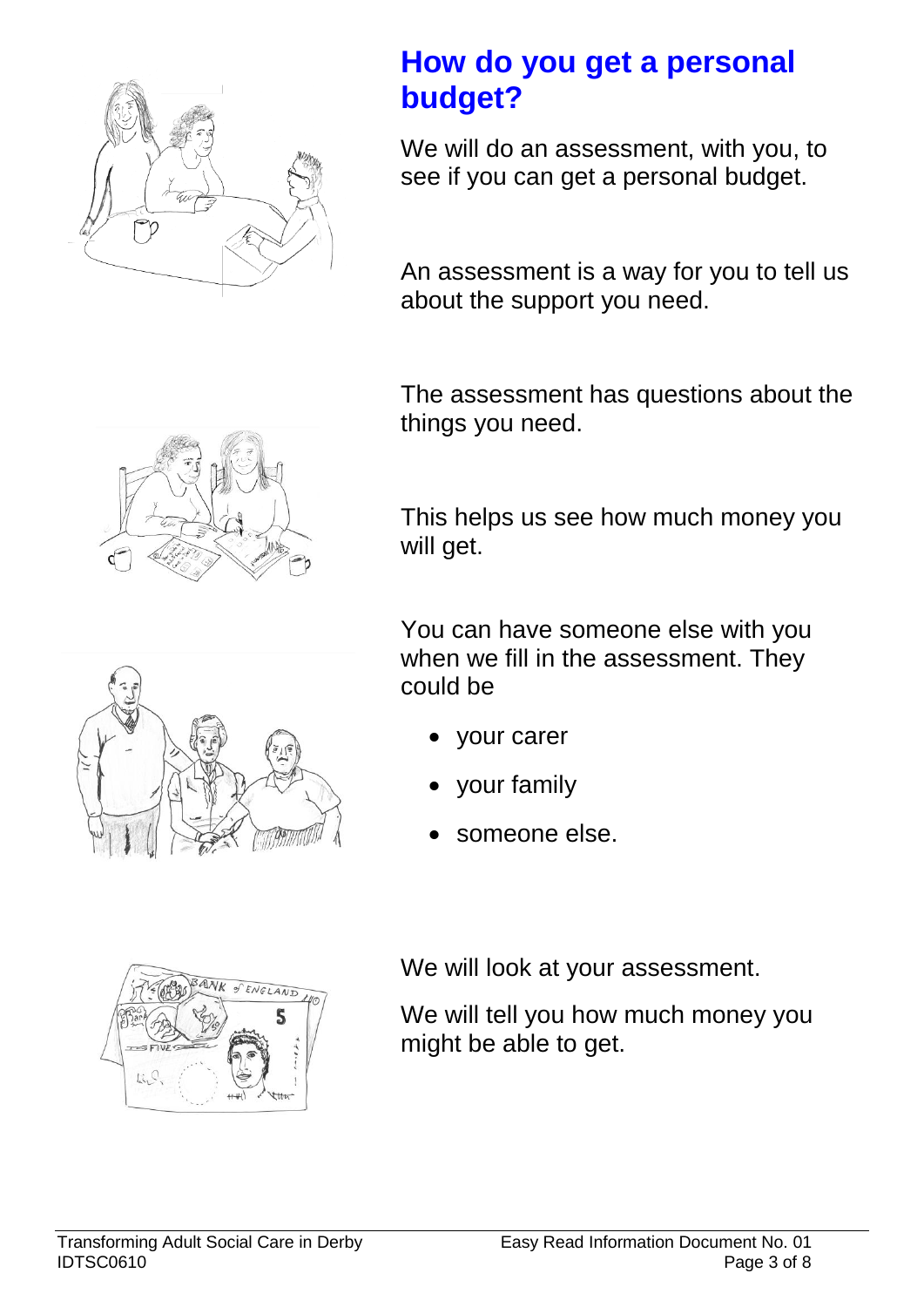

### **What happens next?**

You will need to write a plan about how you will spend your money.

This is called a support plan.

You can choose how you write your plan.

You can use words or pictures to do your plan.

You can get help to write your plan.



One of these people will make sure your plan is ok

- your support planner
- your social care worker.



We need to make sure your plan is ok before we can give you any money.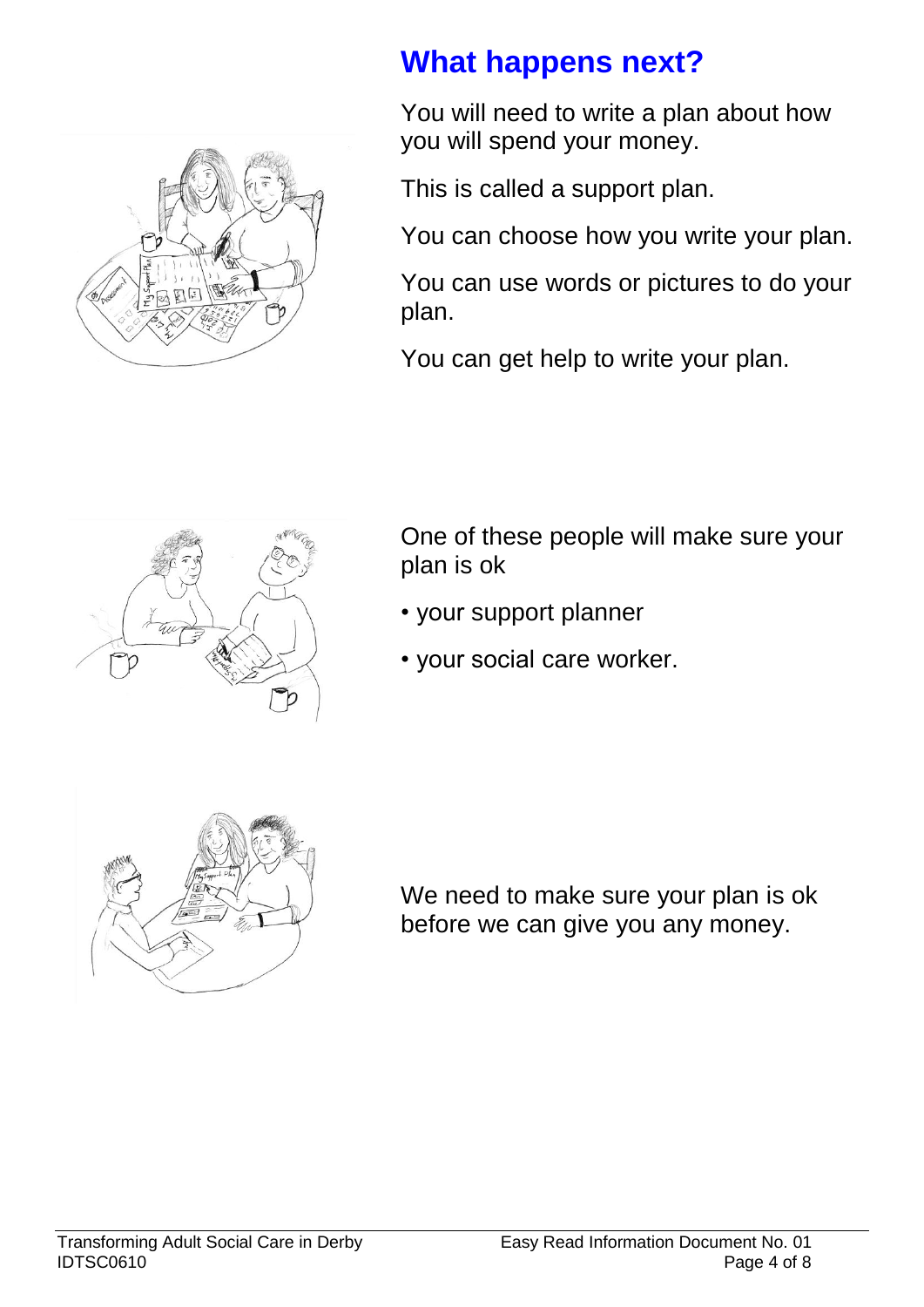







This means how you look after your money.

There are different ways to look after your money.

- We can put your money in your own bank account.
- Someone else can look after your money for you.

These people can help you decide the best way to look after your money

- your advocate
- your social care worker
- your family
- someone else you trust.



## **Organising your support**

You can choose how you get support.

- You can pay people to work with you
- Or you can pay money to a company to organise your support for you.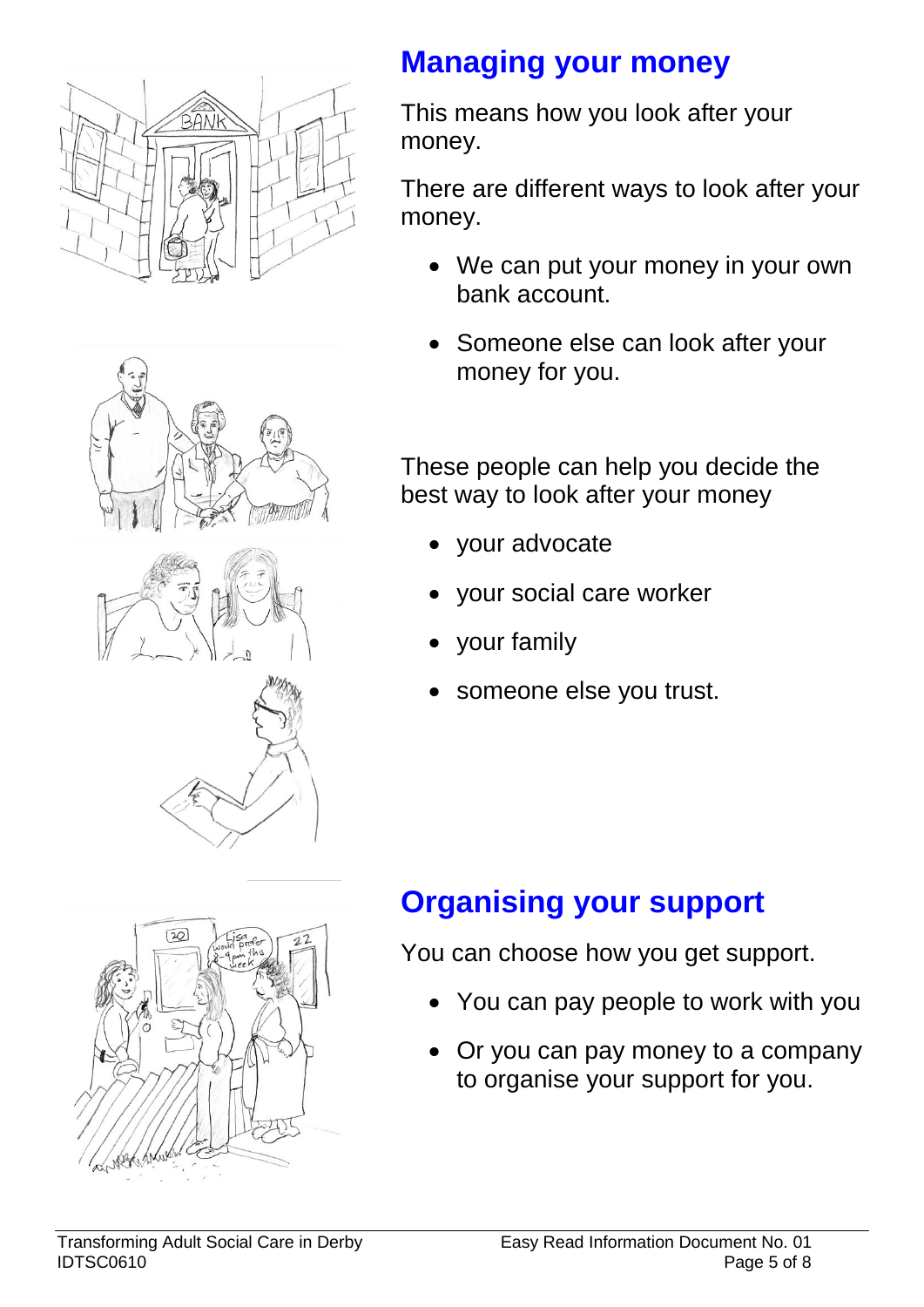

## **Living your life**

You need to spend the money on things in your plan.

These are the things that help you live your life.

You need to write down what you spend your money on.

Your social care worker will check what you spend your money on.

You need to make sure that you keep receipts to show what you buy.



## **Seeing how it worked**

Your social care worker will talk to you regularly about how you spent your money.

This could be every month or every few months.



You can tell us what you want to change on your support plan.

You might need to do a new assessment.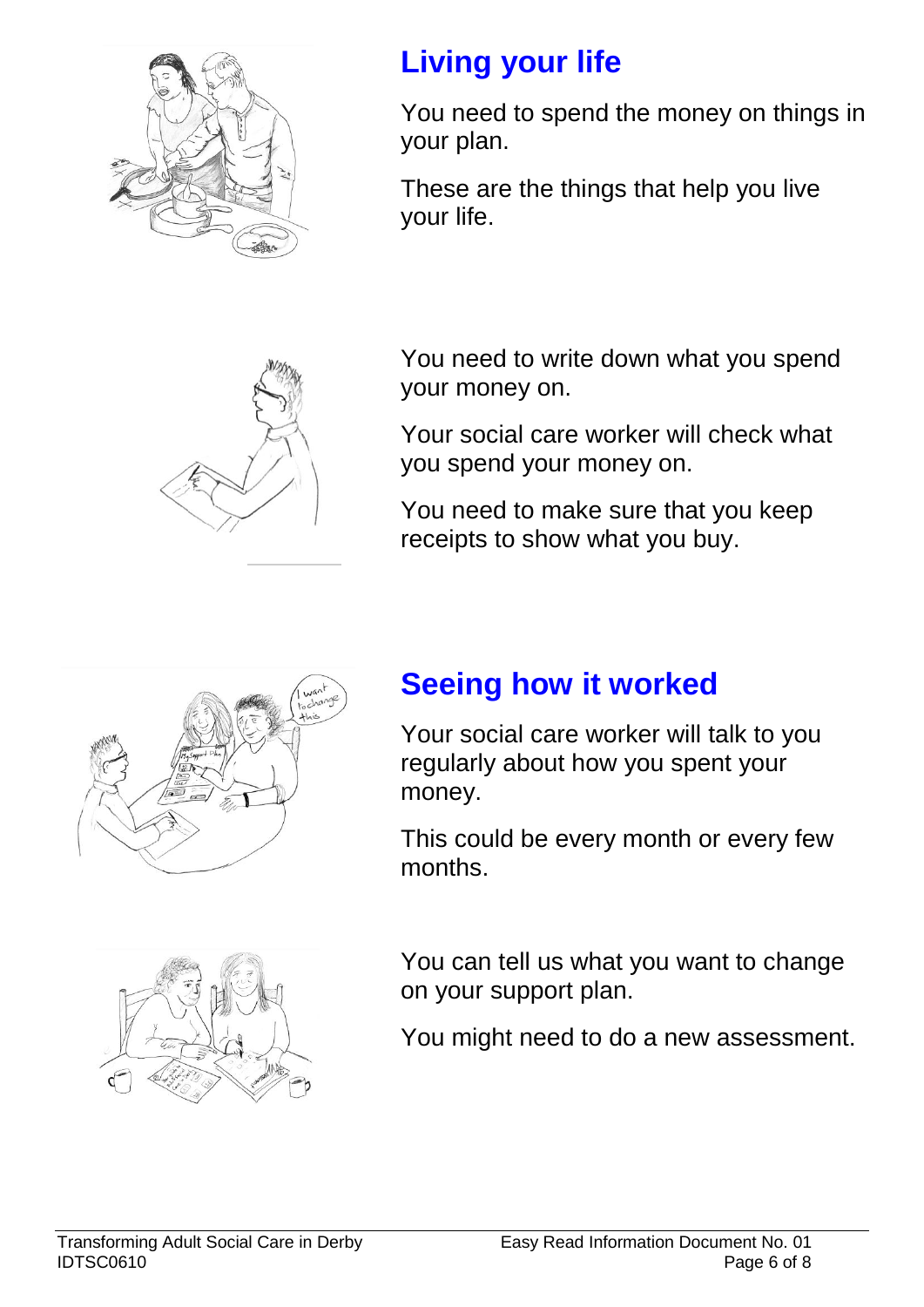

#### **Who do I contact to get a personal budget?**



You can talk to your social care worker.



If you have problems with mental health you can talk to

- the community mental health team
- your mental health worker.



If you do not have a social care worker or a mental health worker you can phone Derby City Council Adult Social Care on 01332 640777.